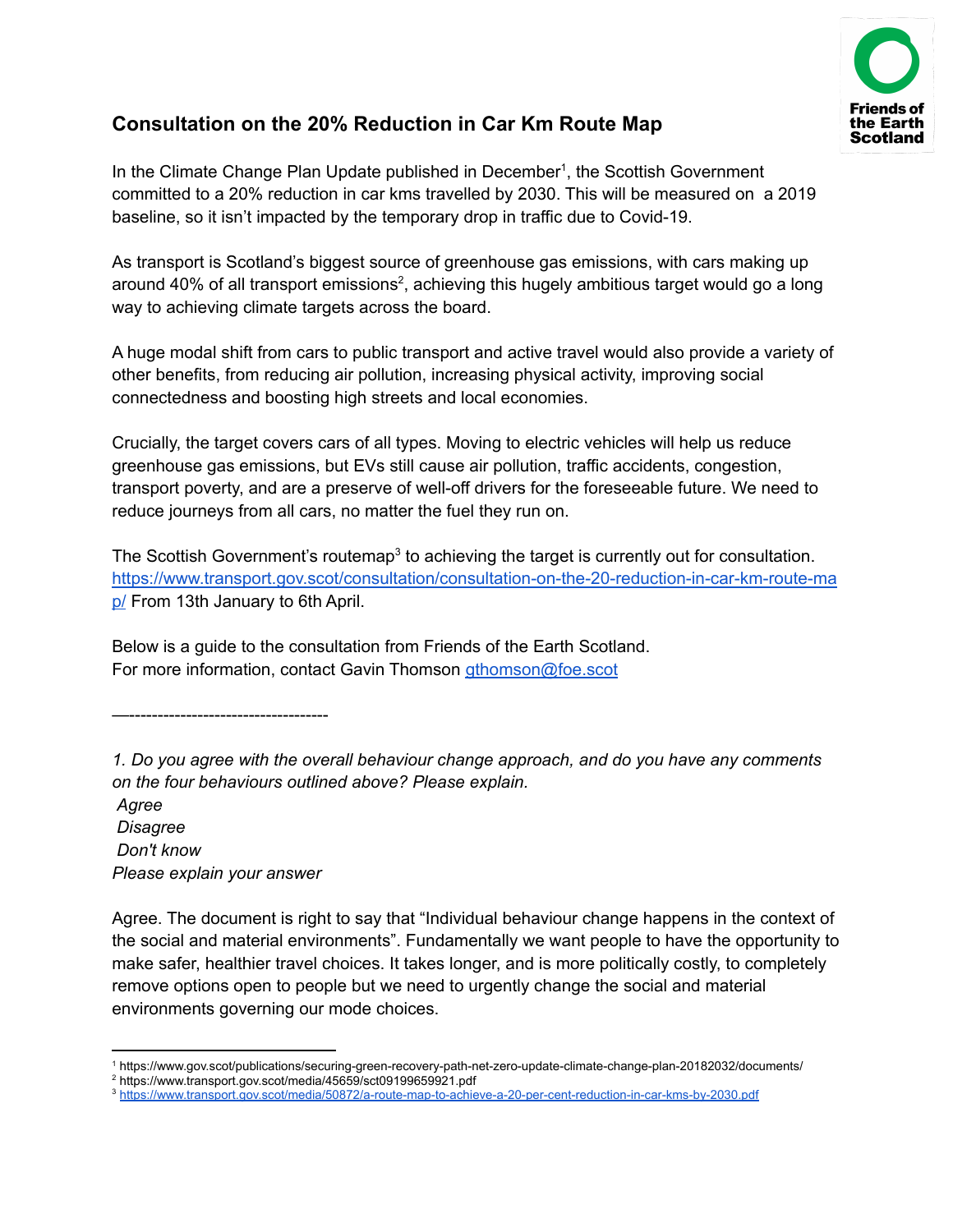

#### *2. What are the key opportunities of reducing car kilometres?*

There are a wide variety of benefits to delivering and achieving this target.

Measures such as making it safe to cycle - reducing car kms through modal shift - will also improve health outcomes, air quality and local economies.

Restoring bus routes to abandoned communities, where people were then forced into car ownership, will reduce transport poverty, take cars off the road, and reconnect people to healthcare, employment opportunities and social connections.

Expanding eligibility for free bus travel will also take cars off the road and reduce transport poverty.

The 20-minute-neighbourhoods agenda has the potential to improve community resilience, increase social connections and boost small businesses.

#### *3. What are the key challenges faced in reducing car kilometres?*

Recent debates within local authorities over modest active travel schemes have turned toxic, with some politicians making false or exaggerated claims. These toxic debates merely lead to delays and reduced support for measures that are essential.

With the need to cut 75% of greenhouse gases by 2030, we cannot afford delays.

Another challenge we face is that people on lowest incomes often live in areas worst served by public transport and with the least navigable pedestrian and cycling infrastructure. These inequalities in funding allocation need to be addressed immediately before we can expect modal shift.

In considering the challenges in achieving this target, we must look at power and vested interests in our current car-dominated system. Many powerful building developers are intent on building large out of town estates with a 1-car-to-1-resident design. These developers are well resourced to overcome planning objections and have an apparent disinterest in sustainability.

Likewise, out of town commercial developers, retail parks which decimate high streets, and drive-through coffee shops. Many of these developments in recent years should not have received planning approval, so obviously at odds with local needs, but local authorities are not empowered or resourced to challenge.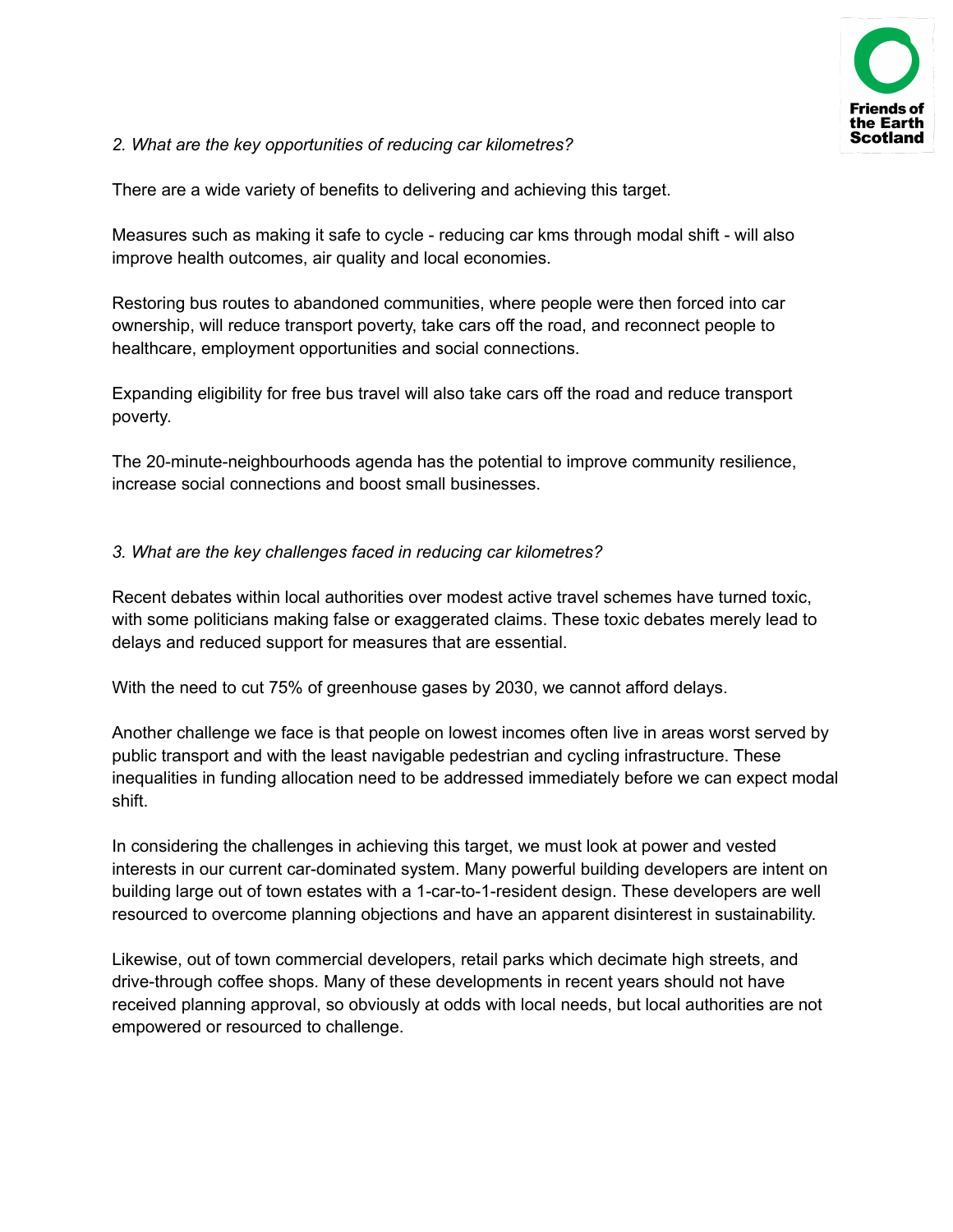

### *4. Are there any further actions you would like to see included in future to support behaviour change 1) - reducing the need to travel?*

The routemap correctly identifies the importance of broadband provision in enabling people to work from home, and reduce commutes. This is particularly important in rural areas where the commutes are longer and broadband coverage is currently insufficient.

## *5. Are there any further actions you would like to see included in future to support behaviour change 2) - choosing local options?*

As stated, the 20-minute-neighbourhood agenda has huge potential to help deliver the traffic reduction we need. The routemap rightly identifies NPF4 as the vehicle for delivering much of this agenda, but stops short of specifying any ways in which this will happen. This routemap needs to be more prescriptive and explicit on how NPF4 will make it easier for people to choose local options and ultimately to travel less.

We need robust planning frameworks which prevent out of town developments and car-dependent developments.

## *6. Are there any further actions you would like to see included in future to support behaviour change 3) -switching to more sustainable modes of travel?*

The Scottish Government has an admirable commitment for 10% of the transport budget to be spent on active travel by the end of this parliament. However, at present, many councils are accessing very little of the available active travel funding due to political intransigence, and poor policy-making. We need to build support for traffic reduction measures within communities.

Project workers should lead community consultations to ensure local residents steer the just transition away from fossil fuel vehicles. Some areas need more green space, while others need traffic calming measures. Letting communities lead is the only way to achieve this transition fairly and quickly, without toxic backlash and mis-steps which we cannot afford. Local authorities should be given funding for community consultations.

Simplifying the Traffic Regulation Order (TRO) process would make it easier for councils to change road allocation, and introduce small measures to improve safety for all road users.

The Scottish Government must support councils to start new municipal bus operators. These operators can re-start routes and reconnect communities. The Community Bus Fund currently supports councils to use the new powers in the Transport Act, although it is only £1m for this financial year, equating to only around £30,000 per council<sup>4</sup>.

<sup>4</sup>https://www.scottishparliament.tv/meeting/meeting-of-the-parliament-continued-january-13-2022?clip\_start=14:51:40&clip\_end=14: 53:12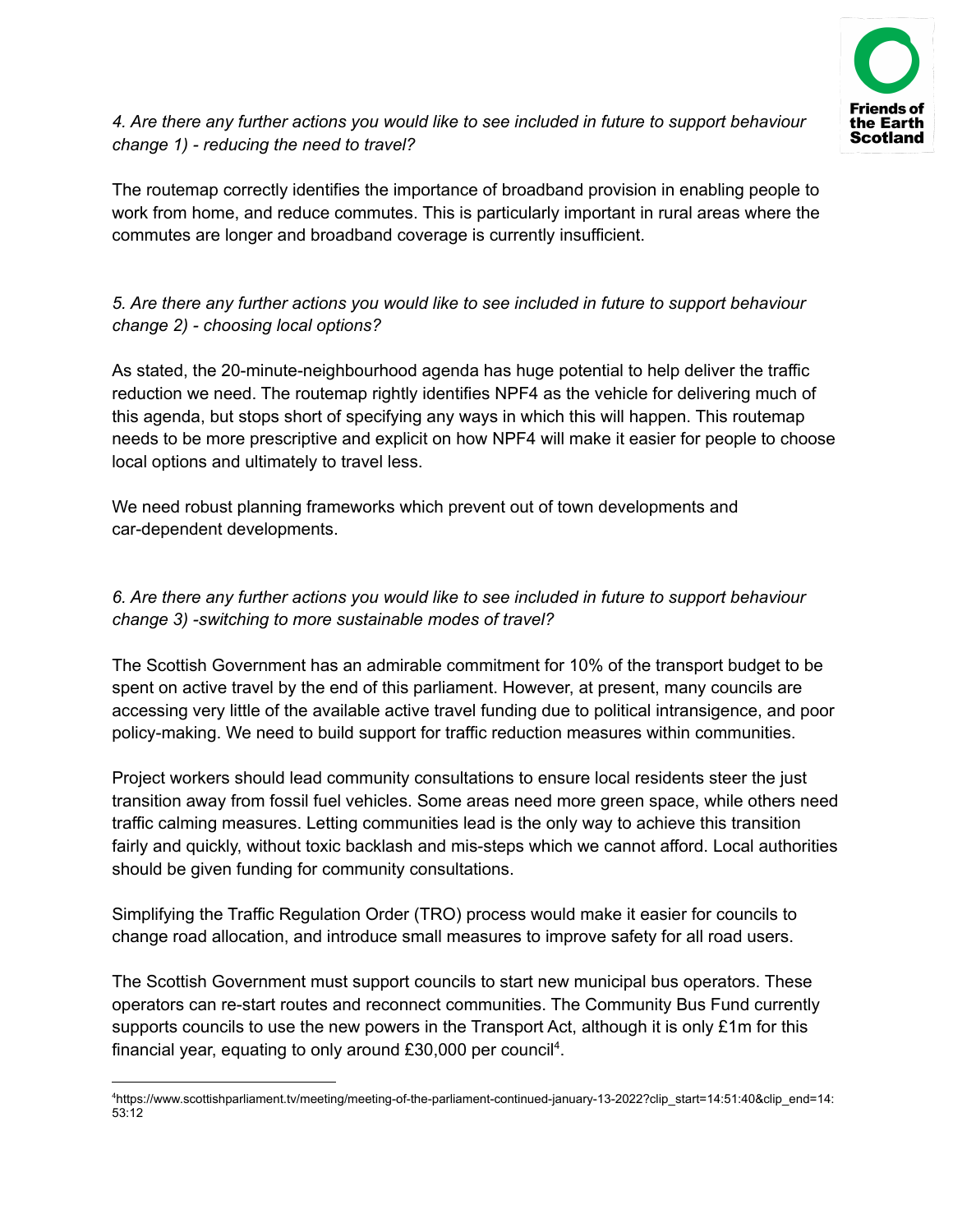

For context, Glasgow City Council estimates that franchising Glasgow's bus network - giving much more democratic control - would cost upwards of £4m to set up<sup>5</sup>. There needs to be a step change in support for Scotland's councils to take back their buses.

The Scottish Government's £500m Bus Partnership Fund, for infrastructure such as bus lanes on motorways, is a great start in making bus travel more reliable, efficient, and cost-effective. Scotland sorely needs this investment. This pot should be expanded, with the funding criteria changed to avoid compelling councils into Bus Service Improvement Partnerships (BSIPs)<sup>6</sup>.

The Scottish Government's policy programme with the Scottish Greens proposes some limits on road building. This must be made tangible and legally robust. The billions saved must then be invested in walking, cycling and public transport<sup>7</sup>. This spending must improve pedestrian environments and implement a comprehensive cycle network, while also investing in projects that make active travel open and accessible to all<sup>8</sup>.

As the Annexe to the roadmap states: "Walking must become the preferred mode of transport for short journeys".

The recommendations of 'A New Future for Scotland's Town Centres', should be introduced, including a digital tax, an Out-of-Town Car Parking Space Levy, and a moratorium on Out-Of-Town Development<sup>9</sup>.

### *7. Are there any further actions you would like to see included in future to support behaviour change 4) -combining or sharing journeys?*

The Scottish Government must work with the UK Government to address the fact that the costs of public transport have skyrocketed, relative to inflation, while the cost of motoring have actually decreased<sup>1011</sup>.

An increase in the costs of motoring, such as removing the freeze on fuel duty, would encourage people to share journeys. Clearly any increase in revenue to the UK or Scottish Government from motoring must be spent on sustainable transport.

*8. Do you have any comment to make on any of the specific policies contained within the route map?*

<sup>5</sup> 5.7 https://www.glasgow.gov.uk/councillorsandcommittees/viewSelectedDocument.asp?c=P62AFQDNZLDXT1NTZ3

<sup>6</sup>https://foe.scot/press-release/scottish-government-using-500mill-bus-cash-to-stop-councils-competing-against-private-bus-compani es/

<sup>7</sup>https://infrastructurecommission.scot/storage/281/Phase1\_FullReport.pdf

<sup>8</sup>https://www.gcph.co.uk/assets/0000/7743/Bikes\_for\_All\_evaluation\_report.pdf

<sup>9</sup>https://www.gov.scot/publications/new-future-scotlands-town-centres/

<sup>10</sup> P.42. https://chrgj.org/wp-content/uploads/2021/07/Report-Public-Transport-Private-Profit.pdf

<sup>11</sup> https://www.statista.com/chart/24962/change-in-costs-of-uk-public-transport-and-motoring/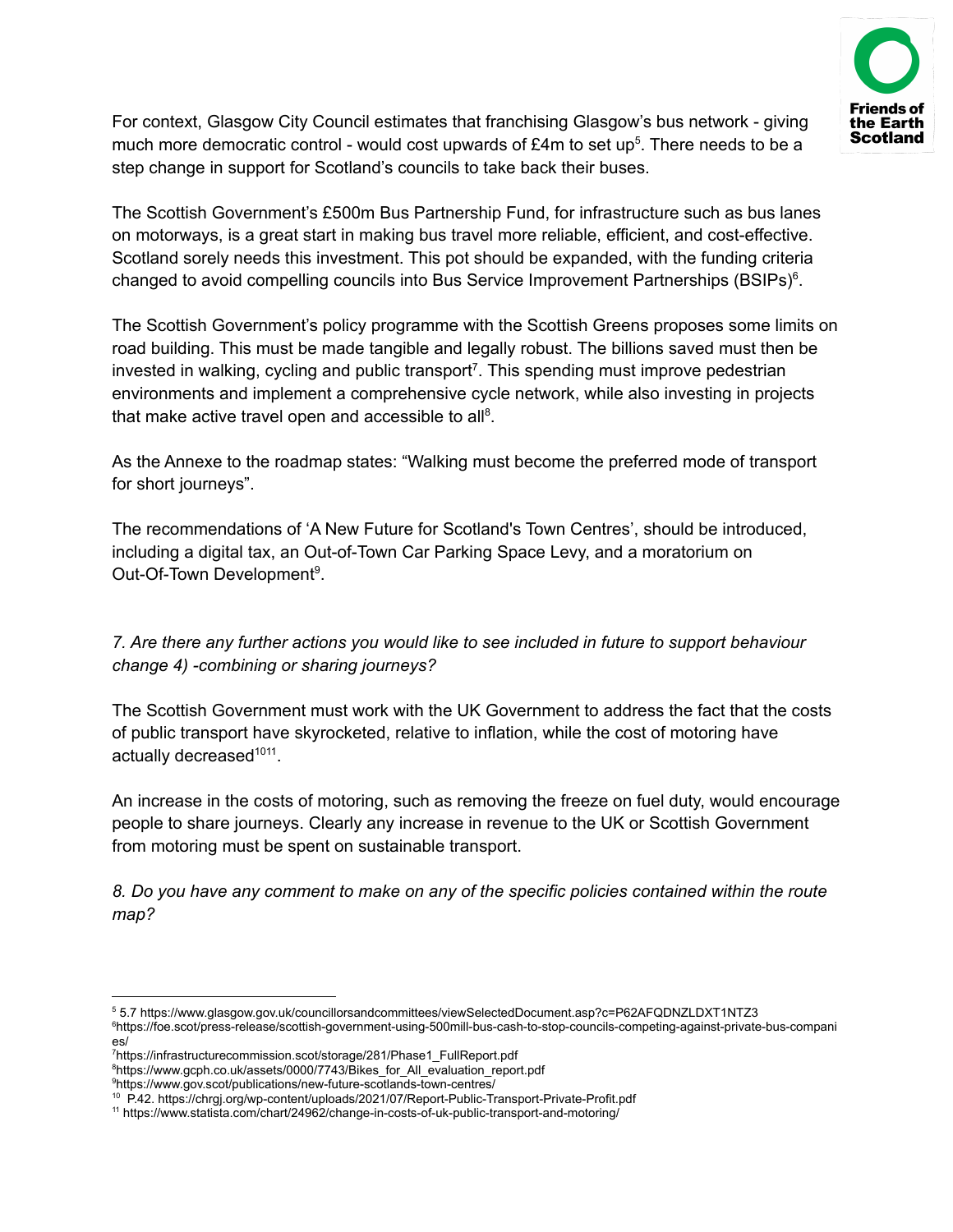

The list of policies in the routemap are all already being delivered. Many of them are clearly effective, laudable and innovative measures, such as lowering the speed limit to 20mph in built-up areas and the expansion of broadband coverage. But to achieve this ambitious target, we will need new measures and a new level of ambition.

*Equalities*

1. Do you think that the proposals set out in this plan could have positive or negative impacts on *any particular groups of people with reference to the listed protected characteristics? Yes No*

*Don't know Please explain your answer*

—----------------------------------------------

The proposals set out in the current draft of the plan, all of which are ongoing Government projects, are too modest to achieve the target. They are unlikely to have particularly positive or negative impacts.

*1a. If you think the proposals will have a particular impact on certain groups due to protected characteristics, what measures would you suggest to maximise positive impacts or mitigate negative impacts?*

As above.

2. Do you think that the proposals set out in this plan could have a particular impact (positive or *negative) on island communities? More information Yes No Don't know Please explain your answer*

*2a. If you think the proposals will impact on island communities, what measures would you suggest to maximise positive impacts or mitigate negative impacts?*

3. Do you think that the proposals set out in this plan could have a particular impact (positive or *negative) on people facing socio-economic disadvantages? Yes No*